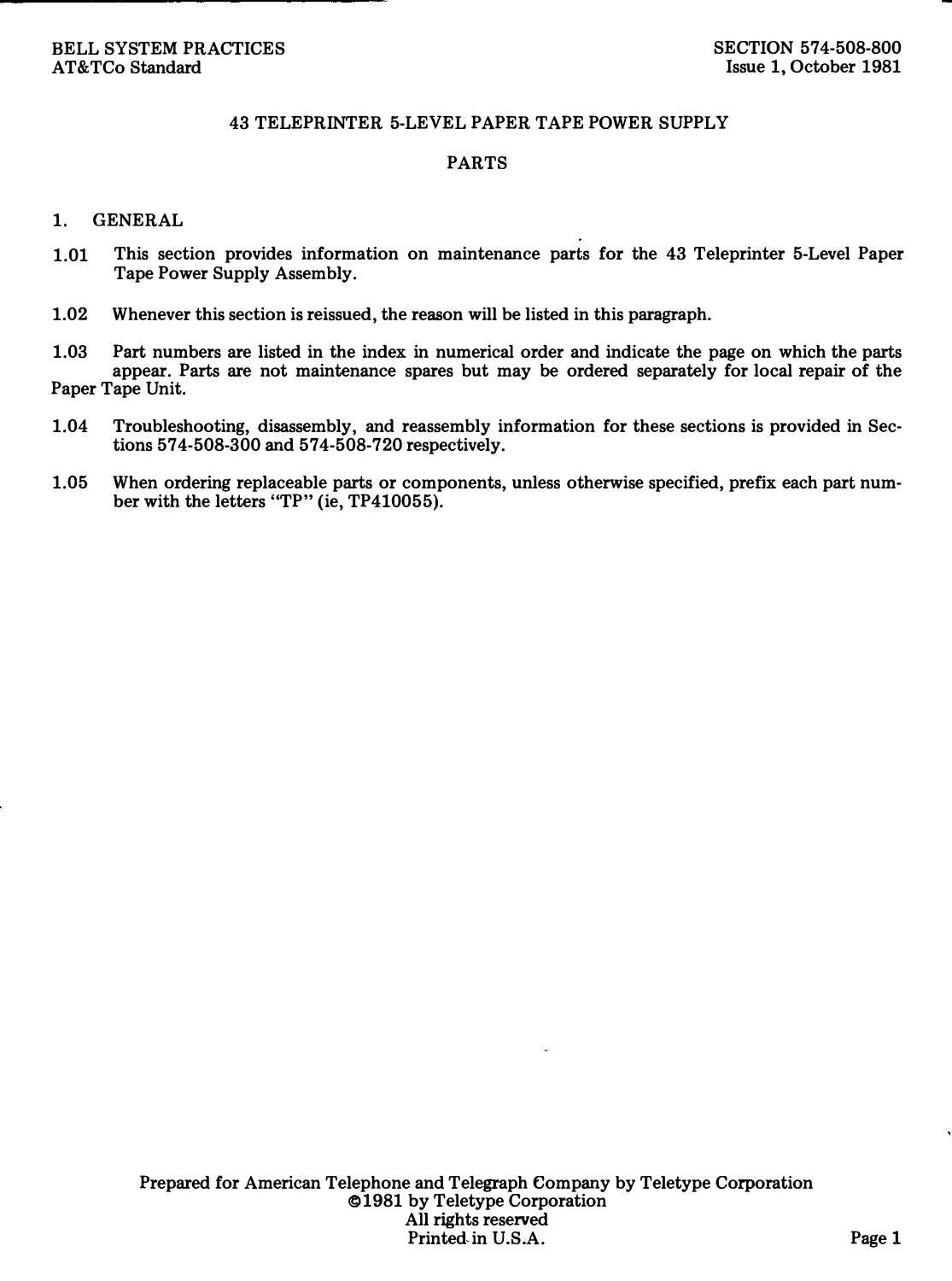2. PARTS